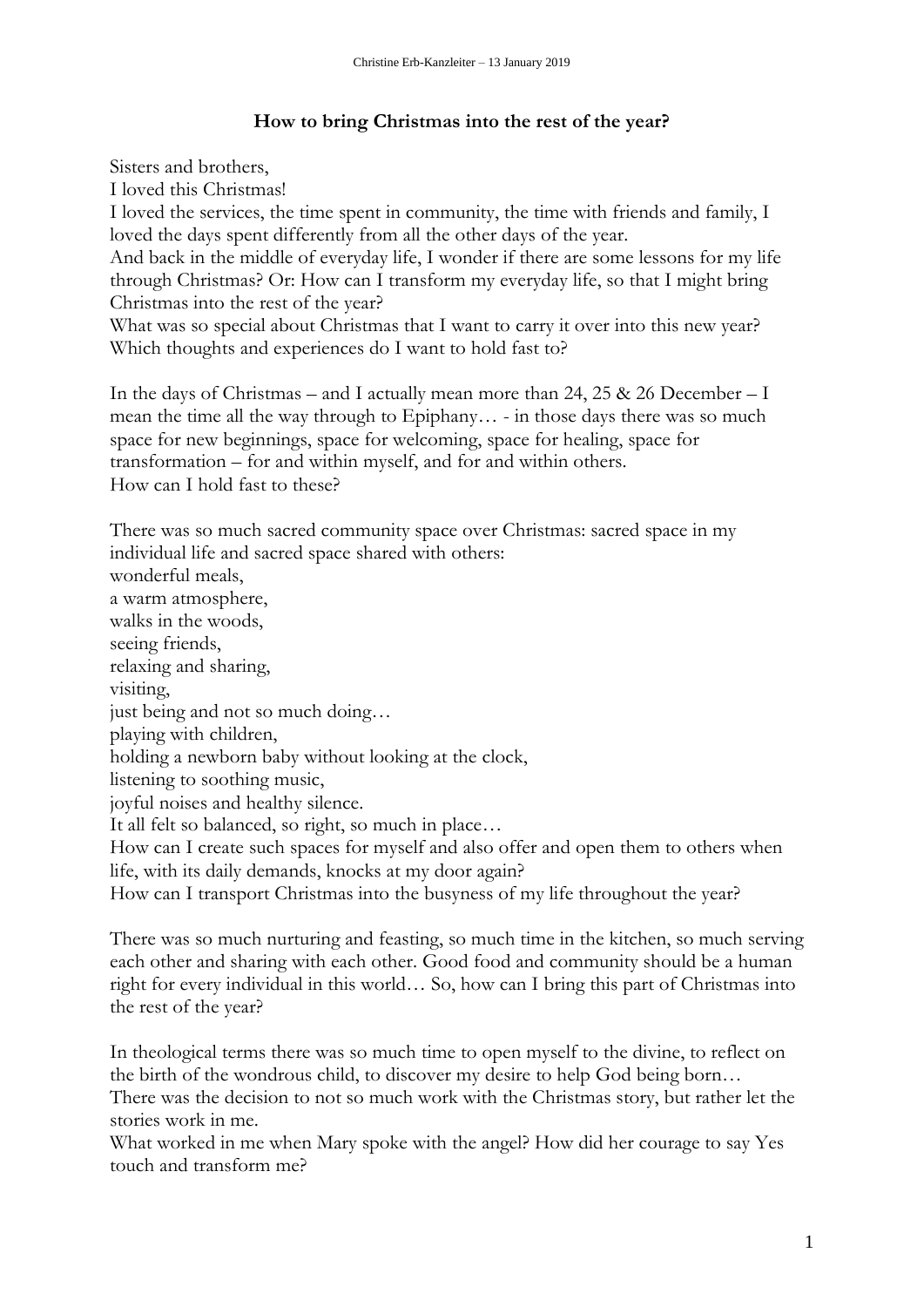How can the ordinariness of the stable and the manger - and God in all that – influence my approach to life, my lifestyle, and the lives and lifestyles of others?

And what about Joseph, listening to angels and following dreams?

The Christmas stories change us. Every time we read or reflect on them.

They shape us.

They touch our hearts and minds.

How can I transport Mary's Yes and Joseph's dreams into the months ahead?

How can I continue the hospitality learned by the Christmas stories and practised in these special days?

There was so much welcome…

Mary welcomes Jesus in her womb, giving birth to God.

Joseph gives refuge to Mary, although he'd thought "to put her away quietly."

The innkeeper with no room makes room…

The strange land to which they flee takes Mary and Joseph and the little child in and gives them a home…

And later, much later, it is Jesus who welcomes disciples, women, outcasts, children, strangers, tax collectors, Roman soldiers…

At Christmas welcoming the stranger, the outcast, the children and welcoming the holy all seem to blend into each other.

So, how will I manage to preserve the life of welcome?

And how can I find the support to be able to be welcoming to others… and by doing so welcoming the holy?

How do I translate the vulnerability of the Christmas God into my life? Into our lives? How do we embrace the weakness of Christmas?

How do we accept and welcome our vulnerabilities, our brokenness and our need for healing?

Is the helpless baby God, there in the manger, teaching me to allow myself to ask for help when needed?

Is this baby God helping me to tend to the imperfections of life, of human suffering, of hardship?

Is this baby God teaching me empathy, compassion and mercy for myself and others? …teaching me to smile upon the world with favour so that light can break in and end our darknesses?

This year I long to hold onto Christmas longer than I did in other years.

I would like to discover what happens when I allow the Christmas thoughts entry into the new year.

Here is the Christmas story… a story of vulnerability, of a God who comes close, who walks the way of becoming human from the very beginning… the story of a brave mother who gives birth to the holy, and of a father who sticks with his family against all doubts…

The God of the Christmas people wants to dwell in me too. …wants to be born in my ordinary life… wants to surprise me and to use me.

In a way we all are invited to be pregnant with God at all times of the year…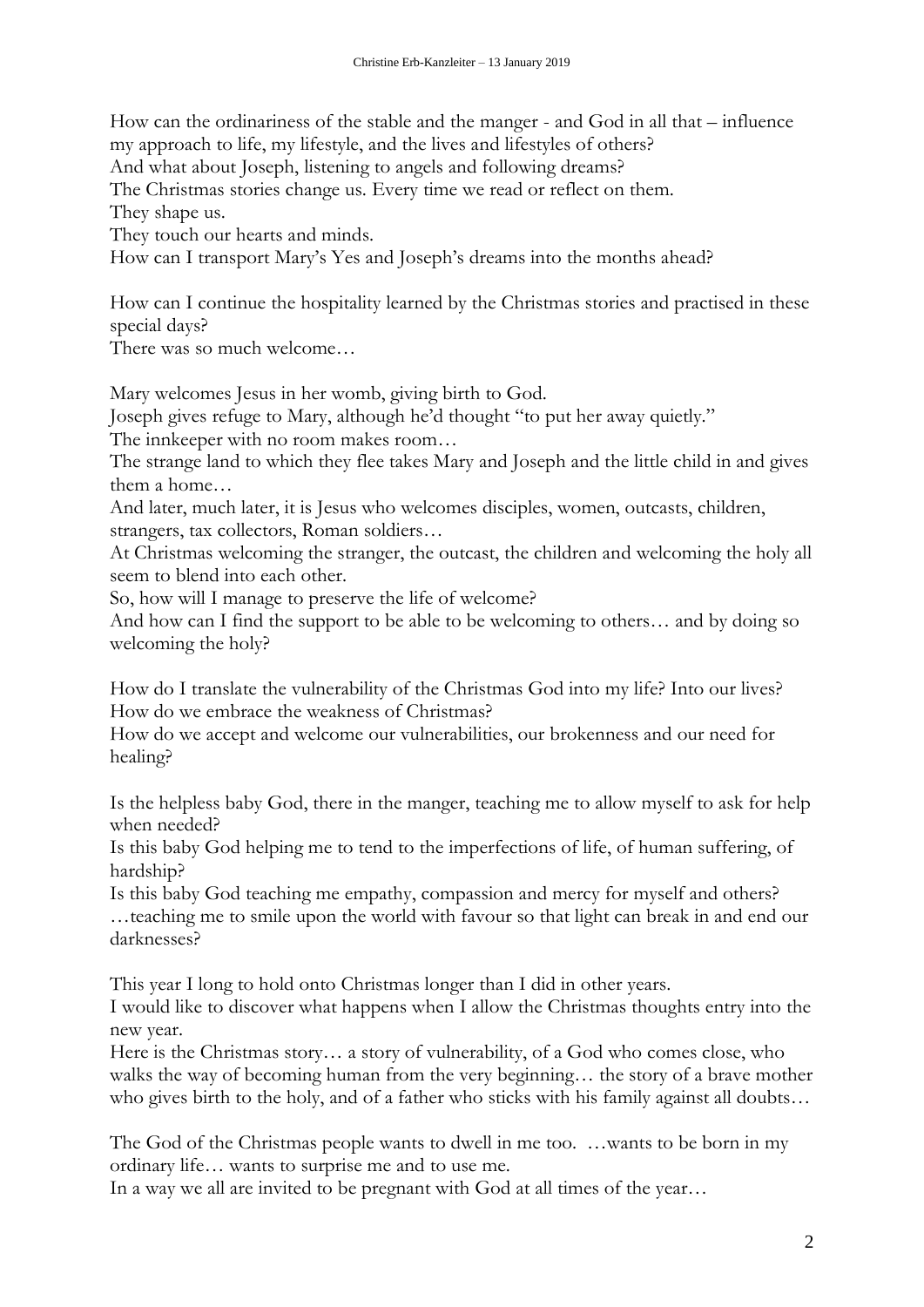carry the burden of insecurity and fear, of loss and suffering, of pain… until wisdom is born within us.

How would my life change if I repeated Mary's Yes to bring God into the world – not only in Advent and Christmas but on a daily basis? 365 days a year… How can I rescue Christmas into the new year?

We all have work to do.

We build, we clean, we garden, we plant and maintain and harvest, we discuss, we decide, we plan. We all have our part so that everyday life functions.

We welcome guests, we serve meals, we care for things and people.

We work and we pray.

And the exciting question is, how can we work so that the special and holy of Christmas becomes part of our whole lives throughout the year?

Can we see the work we do as divine service? …as loving others, and growing in love for God?

St Benedict, the famous monk, suggests that we love others by the work we do for them. It may be dreary, boring, frustrating, or it may be joyful and heart warming, but all work, he writes, all work is designed to be a way of care, compassion and service for others. Do we do the things we do, because we love?

We may not love the work of cleaning, organizing, writing or looking after a child, but when we can do this work for the sake of loving others, then it becomes holy.

Our work, our simple everyday jobs are sanctified in the light of Christmas, and made valuable and of worth – no matter what economists might say.

The work of a parent changing a diaper is work done for love.

And the work many of us often value least, service work, is valuable because it is done for others.

Christmas calls us to see the world through the eyes of the holy one who came as a child… who reminds us of the presence and purpose of God in our work… in all the big and small things we do.

God invites us to be aware of ourselves and others in the light of Christmas.

That means: …whatever we do… it might have God in it.

I wonder if I could hold fast to the Christmas thought of my life and work as compassion for and awareness of others, because it has God in it?

At the very heart of the Christmas story lies the quest to make room. Room for God.

…not so much by doing but by being.

Maybe this is the first lesson of Christmas to be taken into the ordinary days of the year? …that with all my work and life I want to make room for God.

The God of Christmas and the God of creation needs people who let him in, who care for and serve him… people who say Yes and listen to angels and follow their dreams. God needs people who have a dream.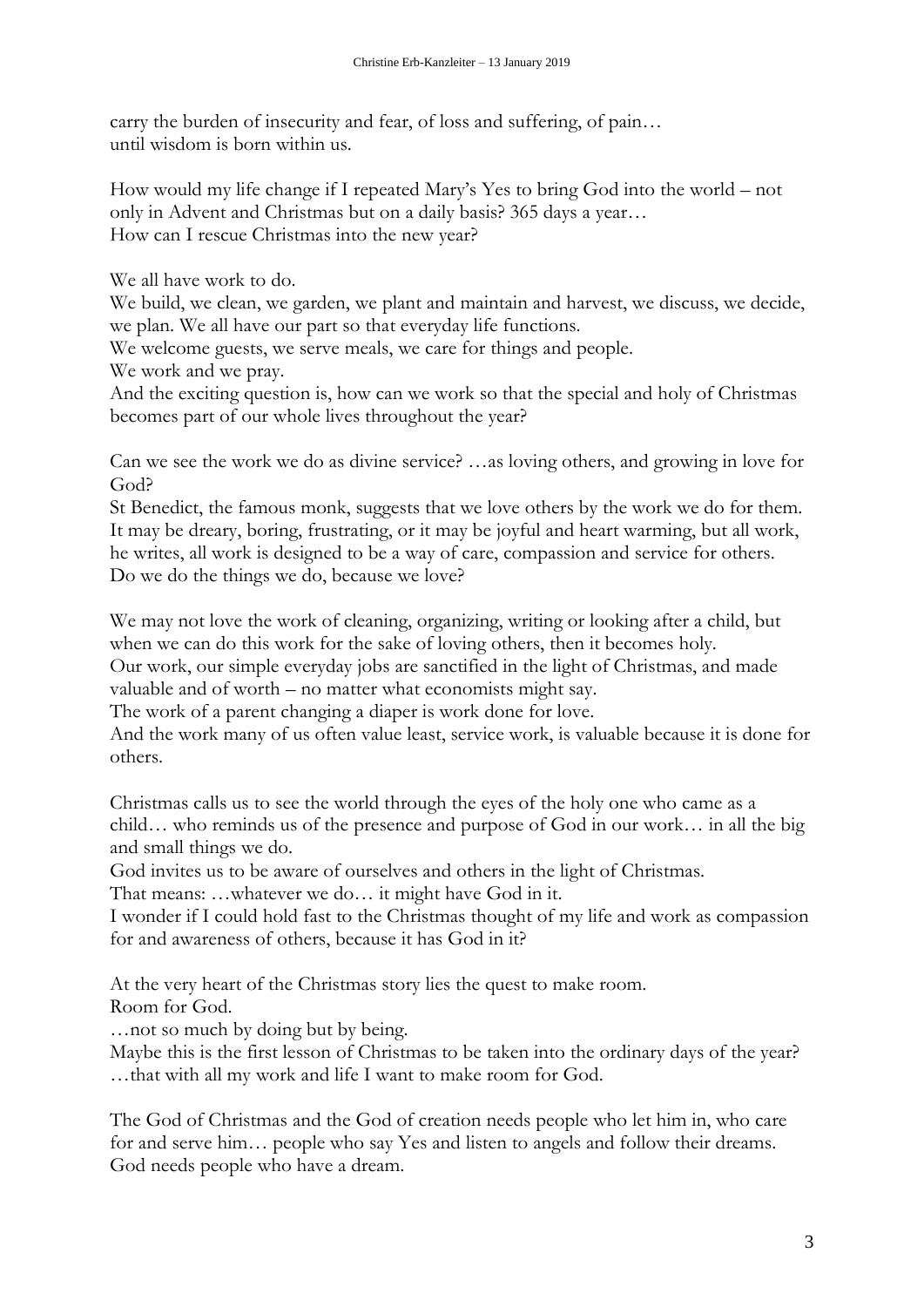I always treasured the little poem: Hold fast to dreams for if dreams die life is a broken winged bird that cannot fly

I have dreams, and I hold fast to them, mostly because I have learned to see God as someone who too has a dream.

God has a dream for the world God has made, for every woman, every man, and child who ever has and ever will walk upon the face of the earth. God has a dream for you and a dream for me.

God has a dream for us here at Peace Church, for all the churches, for all the peoples of the earth, for the entire creation.

Life is meant to be lived in harmony with God's dream and vision for life and creation. And in the light of Christmas every little thing we do has a bit of God in it, as long as we don't let our dream go… nor let God's dream fade…

If we believe what we sing: "Love came down at Christmas…," we hold the most significant bit of God's dream already in our hands. Let the lines touch your hearts and inspire your thinking…

In the beginning, middle and end, it's all about love.

God is love, and God created in order to share more love, to spread the love around in ever bigger circles, to shape and fill the whole creation with it.

God welcomes us to be creatures made in the image of our creator, human beings who share in the loving, liberating and life-giving way of the God who made us, and who came to us surprisingly small at Christmas.

God created and then came among us in the person of Jesus of Nazareth to show us the way to be reconciled and right with God and with each other and with everything God has made.

None left out.

None shut out as enemies.

None broken and tossed at the side.

All of us beloved.

All of us reconciled. That's the dream.

Mary's Yes, Joseph's dream, the ordinariness of the stable, the poverty of the shepherds... all these show us that nobody is on the sidelines when finding Jesus, rejoicing over his life and following him. If only it would stop here!

But holding fast to God's dream automatically means you're signed up to seek to love and serve in his spirit and in his way.

When the king of the world says in Matthew 25,